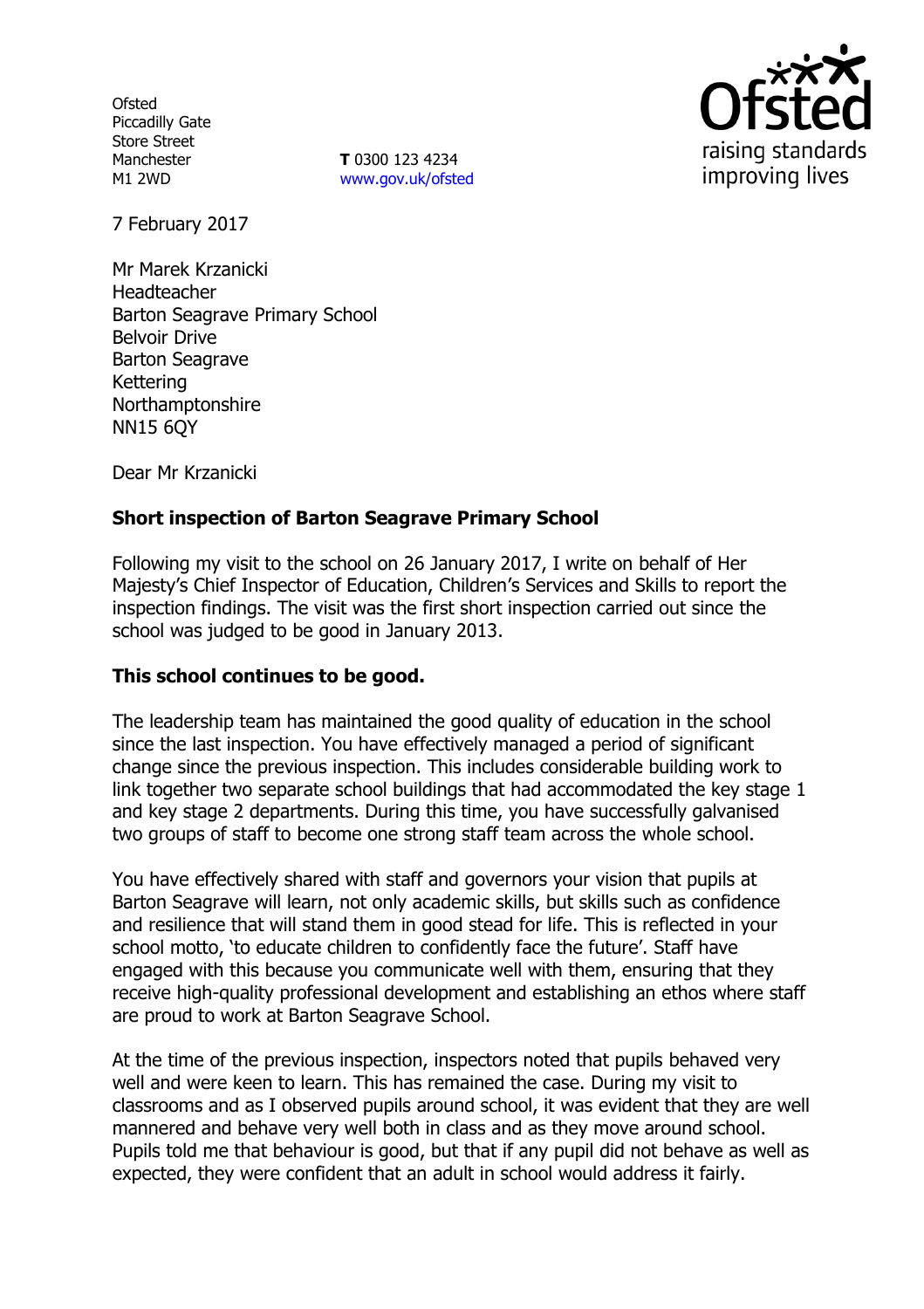

Following the last inspection, inspectors asked you to make sure that teaching helps lower ability pupils, that every learner knows how to improve and that pupils are given books to read that are the right level of difficulty for them. You were also asked to make better use of data to ensure that action is taken to support pupils effectively. You have successfully addressed each of these issues. As we toured the classrooms to see the learning that was taking place, we saw pupils were tackling work that was just right for them. Pupils told me about the new library and how the teachers help them to make sure that the books they read are appropriate for them. Pupils also told me that teachers offer them useful feedback so they know how to improve their work. You have implemented a new system of assessment and tracking of pupils" progress since the removal of national curriculum levels in 2014. You and your leaders make good use of it to keep a check on pupils" progress and to ensure that pupils who need extra support receive it. You and your deputy headteacher are very reflective leaders. You have not been afraid to modify this system over time to ensure that it precisely meets your school's needs.

During the last inspection, inspectors noticed that the chair of the governing body led the governing body well. There has been a new chair of the governing body since that time, but the current chair is also highly effective. Governors understand their strategic responsibilities. They receive the appropriate training to execute these responsibilities well. Governors offer an appropriate level of support and challenge to school leaders, through meetings and visits to school. The chair of the governing body carefully considers the skills that different governors can offer to make sure that these skills are put to best use in supporting improvements in the school.

Our visits to classrooms showed that pupils from the Reception class right through to Year 6 were engaged with their learning. Teachers use classroom displays to provide useful information about mathematics or spelling, punctuation and grammar, which pupils refer to as they undertake their work. Teachers explain new concepts clearly and ask carefully targeted questions to check that pupils are grasping the ideas that are being taught. The recent improvements that your leaders have introduced to the teaching of writing are beginning to take shape. However, they are not fully embedded across the school.

Our examination of pupils" books from across the school showed that pupils take pride in their work, as they generally keep their books neatly. Mathematics books showed that pupils build logically on their previous knowledge because teachers plan sequences of lessons. While pupils have opportunities to practise their problem-solving and reasoning skills, this is variable across the school. The curriculum is broad and balanced. Teachers make close links between skills taught in English and mathematics lessons and other subjects (known as foundation subjects). Pupils practise their mathematical skills during science lessons, for example. Leadership of some subjects is well established, but in some foundation subjects, leaders have looked more closely at curriculum coverage than at the progress pupils are making.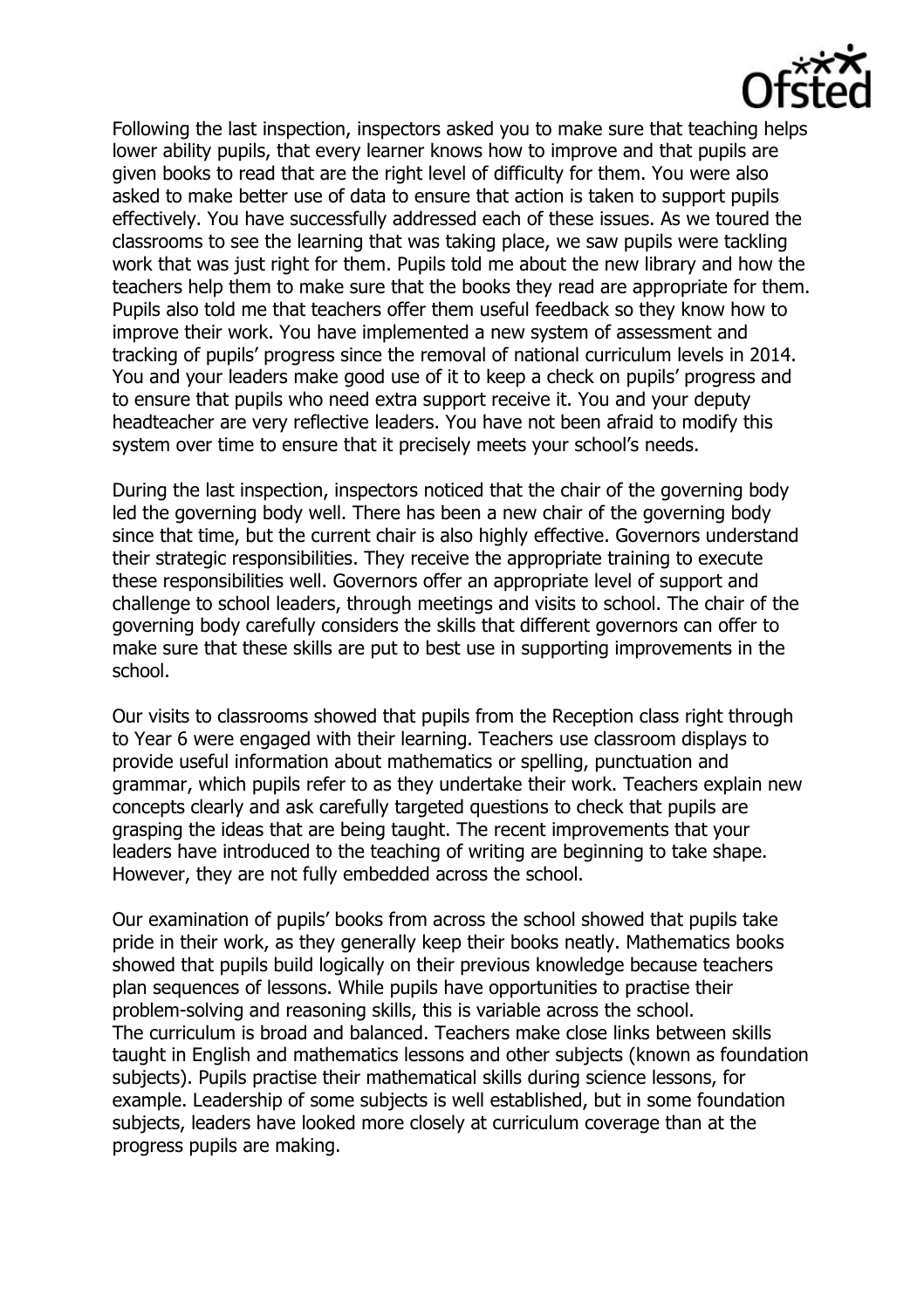

Pupils told me that they enjoy the wide range of clubs on offer and that they are proud to represent their school at sporting events. They enjoy learning about different cultures and religions, giving particular mention to "around the world" week where they learned about the foods and cultures of different countries. Pupils can take responsibility around school, for example with setting up assembly, being table monitors or as part of the school council. They told me that this helps them to learn to be responsible and they appreciate the staff trusting them to complete these tasks well.

The school environment is bright and the displays celebrate pupils' work around the school. Motivational script on the school corridor walls, for example, "Nothing is impossible, the word itself says, "I"m possible"," remind everyone of the school"s values of equal opportunities and encouraging everyone to reach their full potential.

### **Safeguarding is effective.**

Safeguarding is a high priority for you and your leaders. You have made sure that all staff have the most up-to-date training and safeguarding pupils is an item on the agenda of every staff meeting and meetings of the governing body. Your recordkeeping is detailed and of high quality. You make sure that all the appropriate checks take place before a member of staff starts working at the school.

Parents and pupils who shared their views with me all agreed that pupils are safe in school. Pupils told me that they are taught how to keep themselves safe, including when they are using modern technology. They said that visitors to school help them to understand about safety at different times of the year. For example, a visit from a police officer prior to Bonfire Night had highlighted the importance of safety during this annual event.

# **Inspection findings**

- At the end of the summer term 2016, you and other school leaders noticed that there had been an unusual dip in the progress pupils had made in writing. You wasted no time in addressing this. The leader with responsibility for English immediately drew up a programme for teaching spelling, punctuation and grammar that followed a logical sequence for staff to use.
- During our examination of pupils' books, we could see that this is already having an impact on the progress pupils are making so far this year in their writing. You have taken further steps to ensure that there is a whole-school approach to teaching writing. This is still relatively new and while we saw some signs of this being implemented in some classes, there is work to do to embed this strategy fully.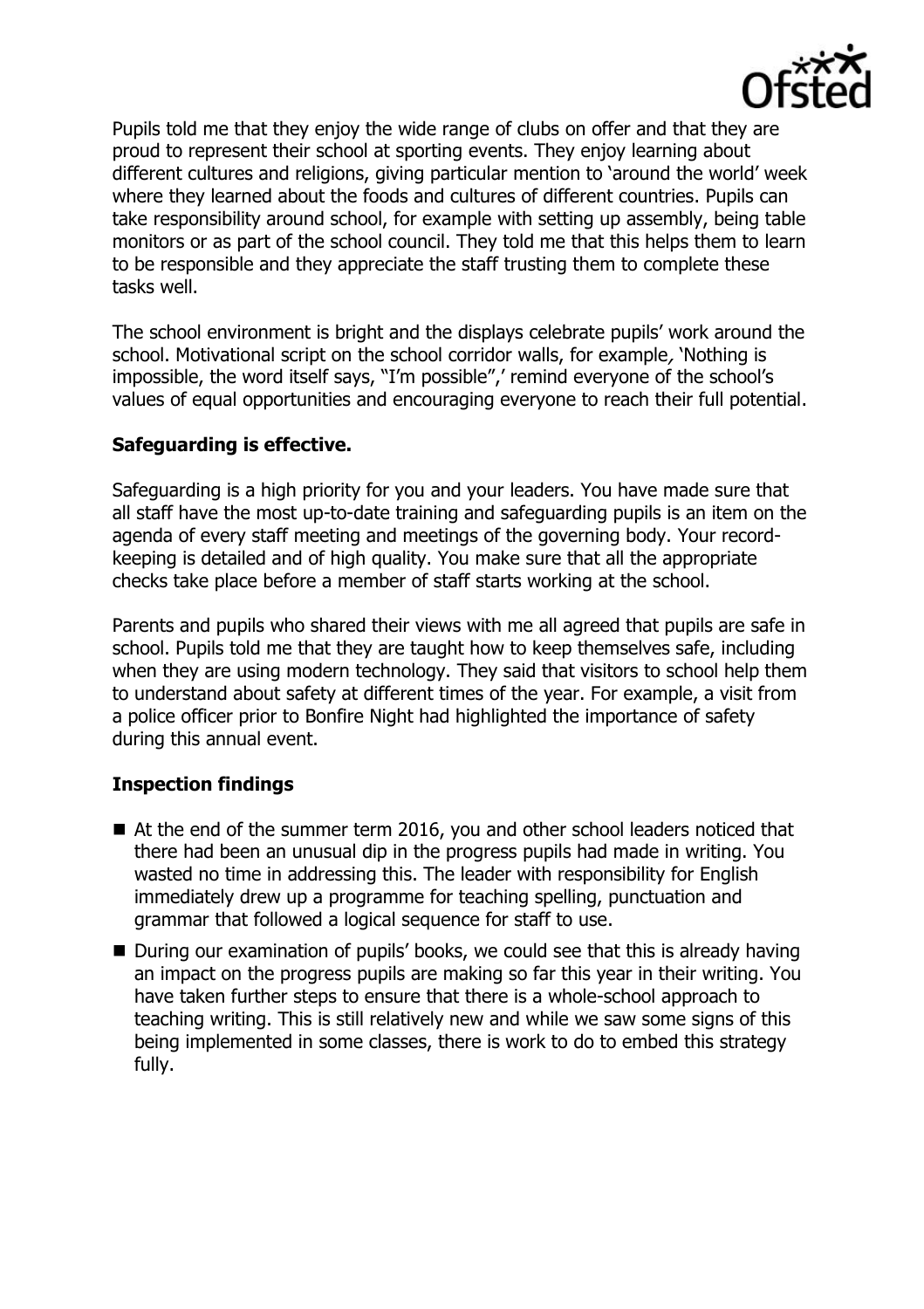

- Published results in 2016 showed that fewer pupils in Year 2 reached the greater depth of understanding in reading, writing and mathematics in the newly introduced national assessments than was seen nationally. You and your leaders have carefully considered why this was. You have begun the task of ensuring that, across the school, those pupils who may be capable of reaching the higher standards can do so. However, there is still work to do to make sure that the most able pupils are fully challenged to reach the highest standards of which they are capable.
- As we looked at pupils' books and toured the classrooms, we noticed that teachers used their secure subject knowledge and careful questioning skills effectively to ensure that pupils grasped the concepts that were being taught.
- Almost every parent who shared their views with me said that staff were approachable and agreed that they would recommend the school to others.

### **Next steps for the school**

Leaders and those responsible for governance should ensure that:

- $\blacksquare$  pupils across the school make the best possible progress, including those who are the most able, by ensuring that:
	- teachers fully implement the recent strategies to improve progress in writing
	- teachers provide sufficient opportunities for pupils to improve their problemsolving and reasoning skills in mathematics.
- $\blacksquare$  leaders with responsibility for the foundation subjects carry out their responsibilities fully so that they can be held to account for the progress pupils make in these subjects.

I am copying this letter to the chair of the governing body, the regional schools commissioner and the director of children"s services for Northamptonshire. This letter will be published on the Ofsted website.

Yours sincerely

Di Mullan **Her Majesty's Inspector**